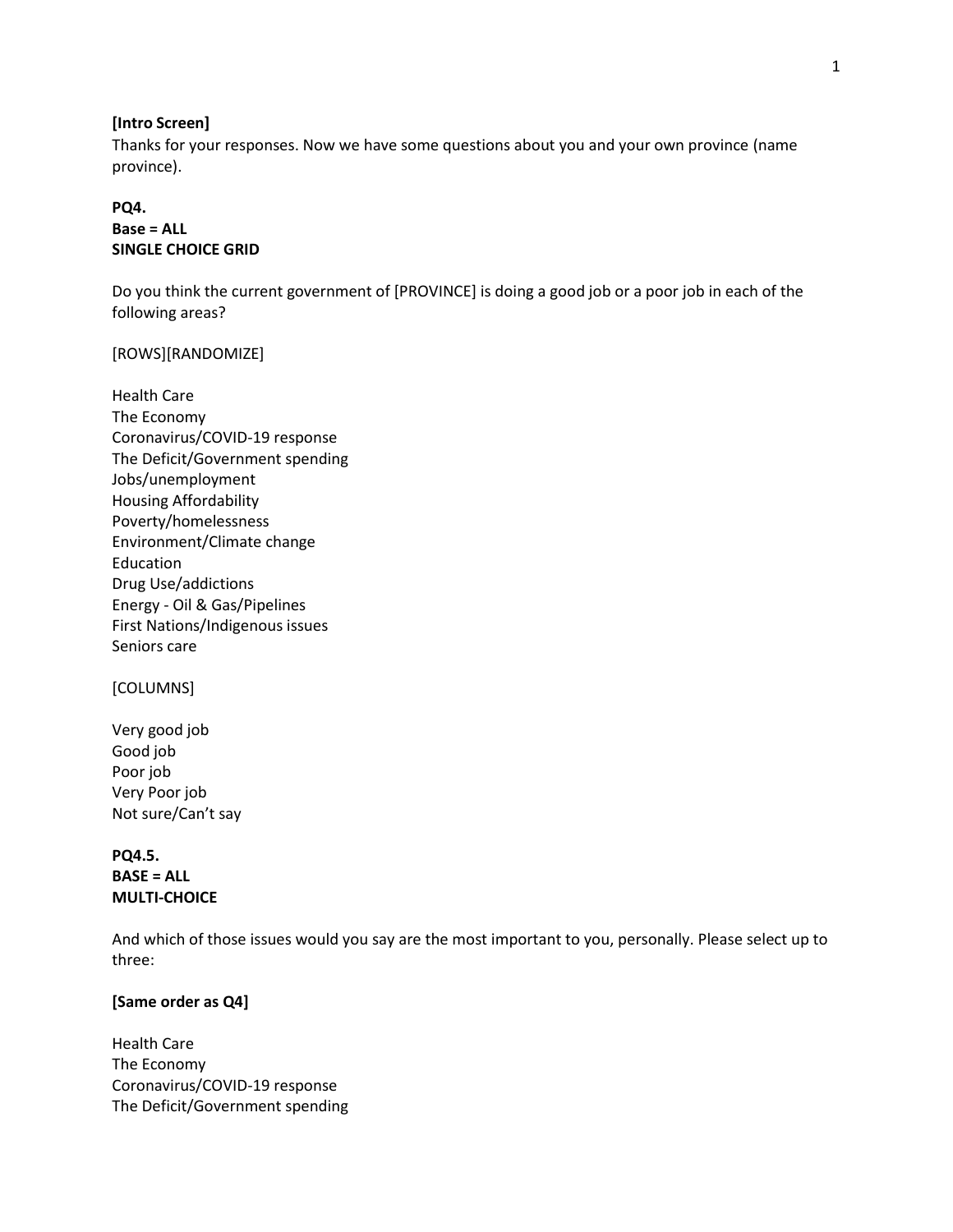Jobs/unemployment Housing Affordability Poverty/homelessness Environment/Climate change Education Drug Use/addictions Energy - Oil & Gas/Pipelines First Nations/Indigenous issues Seniors care

# **PQ5. BASE = ALL SINGLE CHOICE**

If a provincial election were held tomorrow in [PROVINCE], which of the following parties would you be most likely to support in your constituency?

# **RANDOMIZE**

Liberal Party **[AB] [SK] [MB] [ON] [QC] [PEI] [NB] [NS] [NL]** BC Liberal Party **[BC]** Saskatchewan Party **[SK]** Progressive Conservative Party **[MB] [ON] [PEI] [NB] [NS] [NL]** Conservative Party **[BC] [QC]** New Democratic Party (NDP) **[BC] [AB] [SK] [MB] [ON] [PEI] [NB] [NS] [NL]** Green Party **[BC] [MB] [ON] [QC] [PEI] [NB] [NS]** United Conservative Party **[AB]** Alberta Party **[AB]** Coalition Avenir Québec **[QC]** Parti Québécois **[QC]** Québec Solidaire **[QC]** People's Alliance **[NB]** Other party **FIXED** Undecided **FIXED** Would not vote **FIXED** I am not eligible to vote **FIXED**

# **PQ6.**

**BASE = Undecided and Would not vote in PQ5 SINGLE CHOICE**

We've noticed that you did not select a party. Is there a party that you are currently leaning towards?

**RANDOMIZE SAME ORDER AS PQ5** Liberal Party **[AB] [SK] [MB] [ON] [QC] [PEI] [NB] [NS] [NL]** BC Liberal Party **[BC]** Saskatchewan Party **[SK]**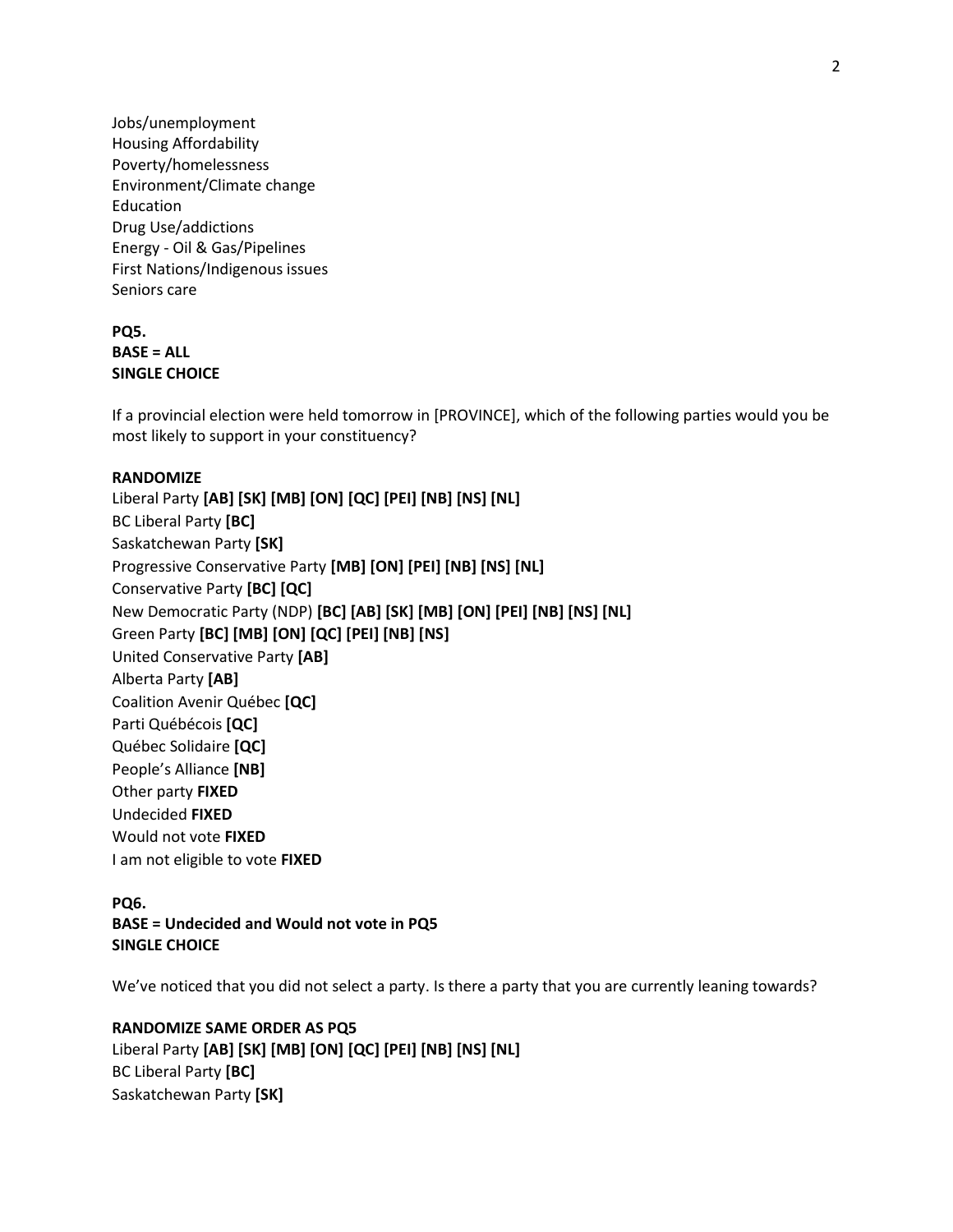Progressive Conservative Party **[MB] [ON] [PEI] [NB] [NS] [NL]** Conservative Party **[BC] [QC]** New Democratic Party (NDP) **[BC] [AB] [SK] [MB] [ON] [PEI] [NB] [NS] [NL]** Green Party **[BC] [MB] [ON] [QC] [PEI] [NB] [NS]** United Conservative Party **[AB]** Alberta Party **[AB]** Coalition Avenir Québec **[QC]** Parti Québécois **[QC]** Québec Solidaire **[QC]** People's Alliance **[NB]** Other party **FIXED** Undecided **FIXED** Would not vote **FIXED**

**PQ7. BASE = EXCLUDE I AM NOT ELIGIBLE TO VOTE IN PQ5 SINGLE SELECT**

And who did you vote for in the last [Province] provincial election in [Month of Year]?

## **RANDOMIZE SAME ORDER AS PQ5**

Liberal Party **[AB] [SK] [MB] [ON] [QC] [PEI] [NB] [NS] [NL]** BC Liberal Party **[BC]** Saskatchewan Party **[SK]** Progressive Conservative Party **[MB] [ON] [PEI] [NB] [NS] [NL]** Conservative Party **[BC] [QC]** New Democratic Party (NDP) **[BC] [AB] [SK] [MB] [ON] [PEI] [NB] [NS] [NL]** Green Party **[BC] [AB] [SK] [MB] [ON] [QC] [PEI] [NB] [NS]** United Conservative **[AB]** Alberta Party **[AB]** Freedom Conservative Party **[AB]** Alberta Independence Party **[AB]** Coalition Avenir Québec **[QC]** Parti Québécois **[QC]** Québec Solidaire **[QC]** People's Alliance **[NB]** Other party I did not vote I can't remember

**QC2. Base=All [single choice grid]**